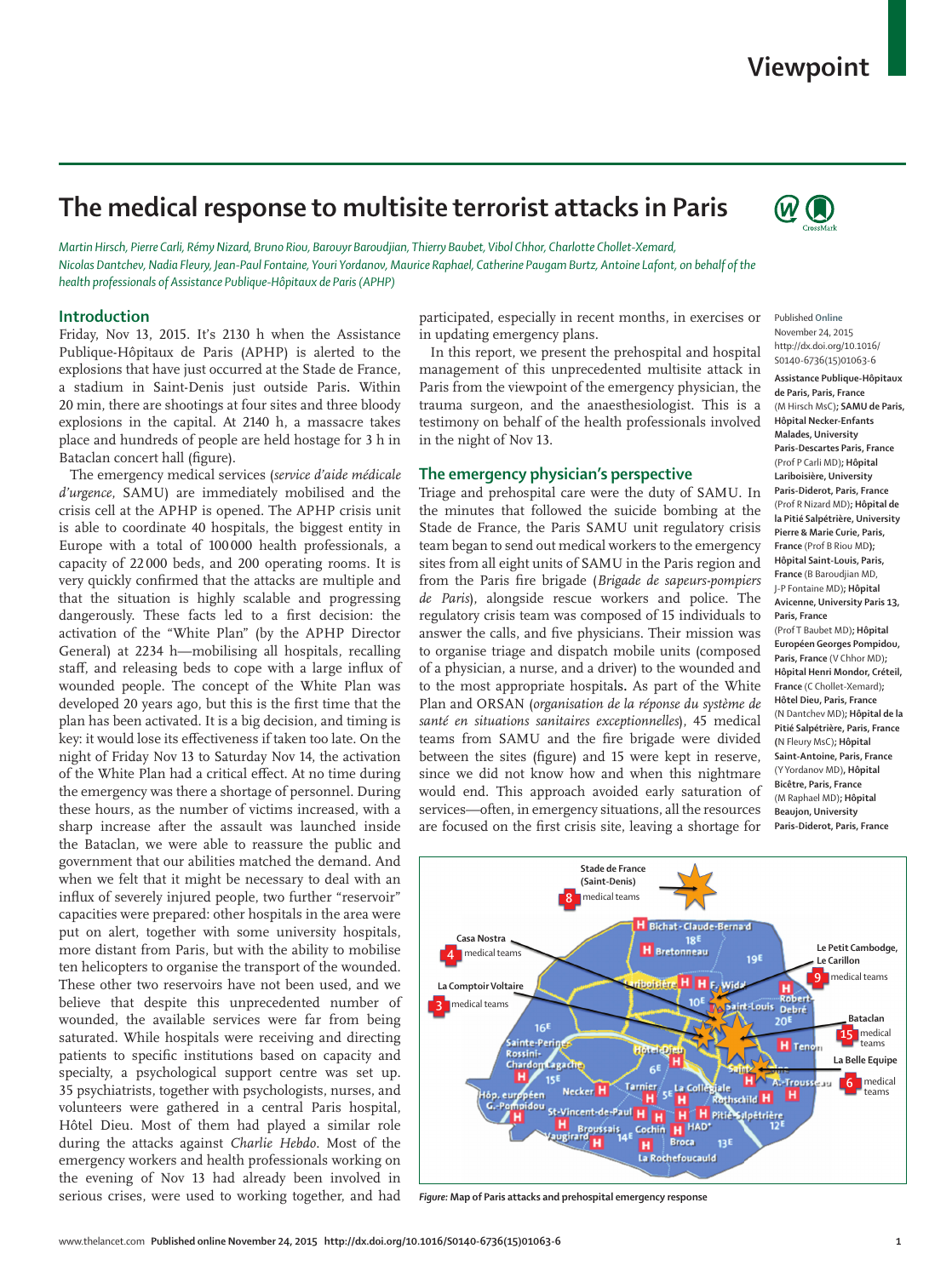(Prof C Paugam Burtz MD)**; Hôpital Européen Georges Pompidou, University Paris-Descartes, Paris, France** (Prof A Lafont MD)

Correspondence to: Prof Antoine Lafont, Cardiology Department, Hôpital Europeen Georges Pompidou, Paris, France **antoine.lafont@inserm.fr**

> For more on the **APHP** see http://www.aphp.fr/

For more on the **White Plan** see http://www.sante.gouv.fr/planblanc-et-gestion-de-crise.html

For more on the **ORSAN plan** see http://www.sante.gouv.fr/ le-dispositif-orsan

|                   | Absolute<br>emergencies  | Relative<br>emergencies  | <b>Total</b>             |
|-------------------|--------------------------|--------------------------|--------------------------|
| Ambroise Paré     | $\mathbf{1}$             | 6                        | $\overline{7}$           |
| Antoine Béclère   | $\Omega$                 | $\mathbf{1}$             | $\mathbf{1}$             |
| Avicenne          | $\Omega$                 | 8                        | 8                        |
| Beaujon           | 5                        | $\Omega$                 | 5                        |
| Bicêtre           | $\mathbf{1}$             | 6                        | $\overline{7}$           |
| <b>Bichat</b>     | $\overline{\phantom{a}}$ | 17                       | 19                       |
| Cochin            | $\Omega$                 | 7                        | $\overline{7}$           |
| <b>HEGP</b>       | 11                       | 30                       | 41                       |
| Henri Mondor      | 10                       | 15                       | 25                       |
| Hotel Dieu        | $\Omega$                 | 31                       | 31                       |
| Jean Verdier      | $\Omega$                 | $\overline{\phantom{a}}$ | $\overline{\phantom{a}}$ |
| Lariboisière      | 8                        | 21                       | 29                       |
| Pitié-Salpêtrière | 28                       | 25                       | 53                       |
| Saint Antoine     | 6                        | 39                       | 45                       |
| Saint Louis       | 11                       | 15                       | 26                       |
| Tenon             | $\Omega$                 | 10                       | 10                       |
| Total             | 76                       | 226                      | 302                      |

Absolute emergencies require immediate surgery or embolisation; relative emergencies may need surgery and/or embolisation, but not immediately. Numbers do not include psychological trauma and delayed admissions. Because some patients were secondarily transferred from one hospital to another, numbers do not add up. Data are from Assistance Publique-Hôpitaux de Paris (APHP), Nov 20, 2015. HEPG=Hôpital Européen Georges Pompidou.

*Table:* **Numbers of admissions of absolute emergencies and relative emergencies in the APHP hospitals within the first 24 h**

following crisis sites. 256 wounded people were safely transferred to and treated in hospitals and the remaining patients arrived at hospitals by their own means. Three acute myocardial infarctions were treated. By the middle of the night, more than 35 surgical teams had operated on the most serious injuries (table).

Since the wounds were principally bullet related, the strategy applied was prehospital damage control to allow the fastest possible haemostatic surgery. $14$  This is the civil application of war medicine. Indeed, four out of five people shot in the head or the thorax will die. Among those without lethal wounds, damage control consists of maintaining the blood pressure at the lowest level ensuring consciousness (mean arterial pressure 60 mm Hg) using tourniquets, vasoconstrictors, antifibrinolytic agents (tranexamic acid), and prevention of temperature lowering instead of fluid filling (the demand for tourniquets was so high that the mobile teams came back without their belts).

After initial treatment the wounded were transferred by the Mobile Intensive Care Unit (MICU) teams to trauma centres or nearest hospitals when appropriate. Saint Louis Hospital is a few metres from two of the shooting sites (Le Petit Cambodge and Le Carillon restaurants, figure) and its physicians were able to take care of the patients immediately. Some wounded people were able to walk to the nearby Saint Antoine Hospital. To avoid overwhelming the hospital emergency department as ambulances arrived, triage also took place at the hospital entrances.

Despite their brutality and appalling human toll (129 dead on sites, and more than 300 injured) the attacks were not a surprise. Since January, 2015, all state departments had known that a multisite shooting could happen, and although the police and intelligence services had prevented several attacks, that possibility remained. For 2 years, the prehospital teams of SAMU and the fire brigade had been developing treatment protocols for victims of gunfire wounds, and three field exercises have mobilised doctors to practise prehospital damage control. SAMU is characterised by the presence of physicians who are able not only to stratify risk according to gathered information and send the patient to the appropriate place, but also to act during the prehospital period. In a cruel irony, on the morning of the day of the attacks, SAMU and the fire brigade participated in an exercise simulating the organisation of emergency teams in the event of a multiple shooting in Paris. In the evening, when the same doctors were confronted with this situation in reality, some of them believed it was another simulation exercise. At the attack sites and in the hospital, the training received by the emergency and medical workers was a key factor in the success of treatment. Analysis of the experience of bombings in many other countries—Israel, Spain, England, and more recently in Boston, USA—as well as lessons learned from Paris, during the *Charlie Hebdo* attacks in January, were essential to improving the management and application of damage control. It is important to point out that the scientific publications that issued from these horrible events have had a huge effect on the improvement of medical strategies.<sup>5-7</sup> But no simulation had ever anticipated such a boost in the scale of violence. During long periods of shooting, the streets surrounding the attacks remained difficult and dangerous for emergency intervention teams. Seriously injured hostages in the hands of terrorists or obstructed by fire could not be evacuated. Although emergency physicians have been receiving training in disaster medicine for more than 30 years, never before had such a number of victims been reached and so many wounded been operated on urgently. A new threshold has been crossed.

## **The approach of the anaesthesiologist**

Pitié-Salpêtrière Hospital is one of the five civilian level-one trauma centres in the APHP group involved in the treatment of patients after terrorist attack. It is located in the centre of Paris. The shock trauma room is included inside a post-anaesthesia care unit of 19 beds. The routine capacity of the emergency operating theatre is two operating rooms, which can be extended to three for multiple organ harvesting. After activation of the White Plan, which includes a process to call back all staff, but also because many physicians and nurses spontaneously arrived rapidly in the hospital, we were able to open ten operating rooms and treat injured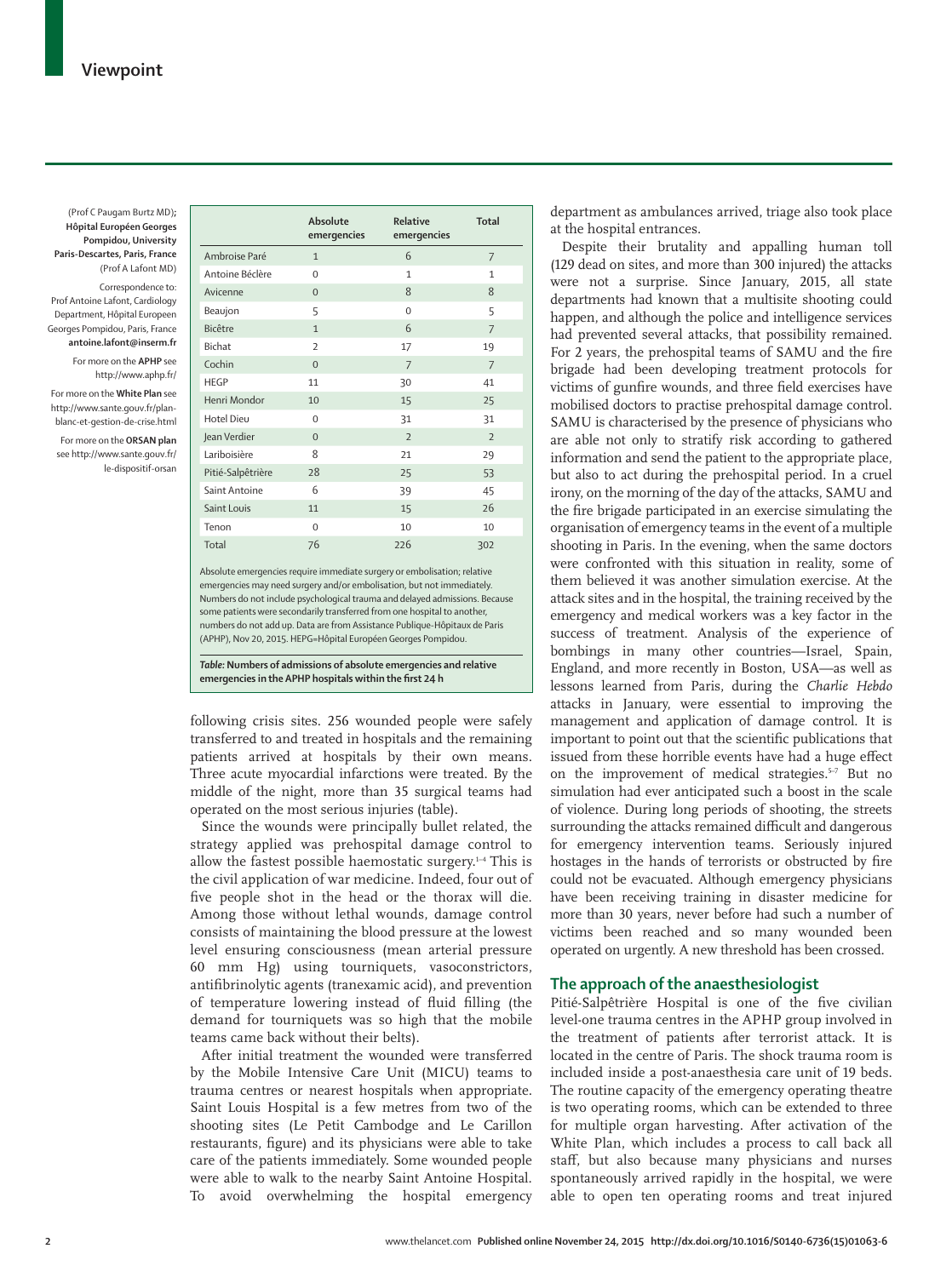patients (mostly with penetrating trauma), absolute emergencies (mostly admitted in the shock trauma unit), and relative emergencies (all admitted in the emergency department).

The number of admitted patients was far beyond what we could imagine we would treat at the same time. The resources available were never less than required, despite the unprecedented number of patients admitted during a very short period. Several factors may have contributed to these favorable outcomes. First, the injured patients arrived very quickly (in small groups of four or five) because we had worked for several months with the medical service of the French national police counterterrorism department (RAID), prehospital emergency teams, and in-hospital trauma teams to be able to provide a fast-track service for penetrating trauma, particularly during a terrorist attack.8 Although penetrating traumas usually represent only 16% of our severe trauma cases,<sup>9</sup> injuries from firearms, including war arms, are no longer rare events, and our anaesthesiologists and surgeons have been trained to appropriately treat these cases. Before the arrival of the first patients, the postoperative care unit was rapidly emptied and the surgical and medical care unit made several beds available. This was important since, after emergency surgery, patients could be directly admitted into the units, enabling the shock trauma room to be free for new patients, in accordance with the so-called one-way progression concept (no return to the emergency or shock trauma room). A rapid triage was organised at the entrance of the emergency department, directing absolute emergencies to the shock trauma unit and relative emergencies to the emergency department, and this second rapid triage was able to confirm the initial triage done a few minutes previously by the prehospital team. Each absolute emergency patient was cared for by a dedicated trauma team (anaesthesiologist, surgeon, fellow, and nurse), who decided whether or not to perform CT scans, radiology, and to send the patient to a prepared operating room where an operating team was available (with appropriate senior and fellow surgeons, anaesthesiologist and nurse anaesthetist, and operating room nurse). Other post-anaesthesia care units were reopened to receive patients once surgery was done.

A key element was the excellent cooperation of all care-givers under the supervision of two trauma leaders in the shock trauma unit and an operating room allocation leader, who were not directly involved in the care of the patients and who continuously communicated between each other and regularly collated information concerning the entire cohort of injured patients. Furthermore, hospital management could immediately provide logistic support. Another key element was related to the dramatic characteristic of the event—each participant wanted to do more than his or her best for the victims. And they did it! Only 9 h after the event, we were able to decrease the number of operating rooms to six and send back home some of the more exhausted staff. Within 24 h, all emergency surgeries (absolute and relative emergencies) had been done and no victims were still in the emergency department or the shock trauma unit. The hospital was nearly ready to cope with another attack that we all feared could occur.

# **The point of view of the trauma surgeon**

If I had to summarise the "winning formula" in the recent tragic hours that we lived, in an orthopaedic centre of APHP, I would say that spontaneity and professionalism were the key ingredients. When I arrived in Lariboisière Hospital 2 h after the beginning of the events, I was surprised to discover that at least six or seven of my colleagues of different specialties were already there in addition to the doctors on duty that night**.** The on-call anaesthetists and intensive care doctors were helped by three colleagues who joined them spontaneously. Extra nursing staff also came to help. All these extra personnel allowed us to open two operating rooms for orthopaedic surgery, one for neurosurgery, one for ear, nose, and throat surgery, and two for abdominal surgery. The first seriously injured patients were operated on within half an hour of admission. The triage of the later patients was done in two locations: in the postoperative care unit next to the operating rooms for the most seriously wounded patients, who were brought directly by the mobile medical units, and in the emergency department for the less critically wounded patients. Triage was done by the most experienced physician in each specialty. During the first night, we operated continuously. On Saturday Nov 14, the orthopaedic surgery team was helped spontaneously by two other teams. The sequence of operations was determined after the last patients were admitted, including five patients who came from hospitals in which orthopaedic surgery was not available. With the anaesthetists and the nursing staff we operated continuously all day long. On Sunday Nov 15, the usual services resumed.

On Monday Nov 16, when all the medical staff reviewed what had been done during the weekend, the common observation was that all but one of the patients were less than 40 years old. All the patients we received had had a high-energy ballistic trauma. All upper limb fractures had been treated with external fixation because of the open nature of the fractures and extensive bone loss.10 The two lower limb ballistic traumas were treated with plates. Nerve damage was frequent, including two patients with median nerve section, one with radial nerve section, one with cubital nerve section, and one with peroneal nerve section. Only one nerve was repaired; for the others, gaps of several centimetres were observed and secondary reconstruction will be needed.<sup>11</sup> Vascular damage was not observed in our patients because patients with suspected problems of this sort were directed from the mobile medical unit to a hospital where vascular surgery was available. Psychiatrists were involved in treatment and had contact with all patients